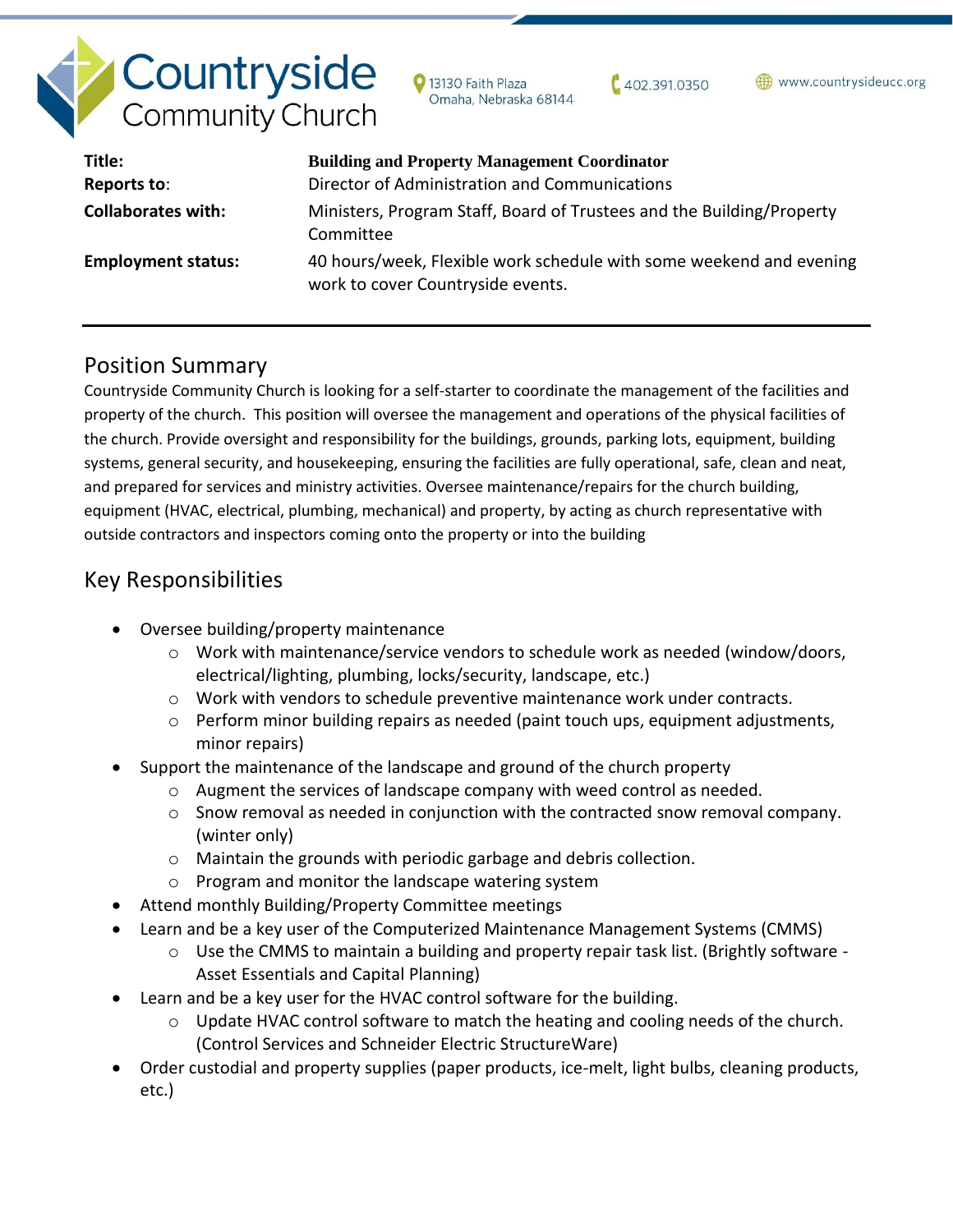- Manage and drive the church's recycling program.
	- o Manage the NET recycle grant requirements
	- o Maintain signage and protocols
- Learn and be a key user of the lighting controls for the building and property.
- Oversee the custodial services and window cleaning for Countryside
	- o Conduct periodic walk-throughs to insure cleanliness of church
	- o Perform custodial work to back up the custodial staff as needed
	- o Annually (and as needed) coordinate getting the carpets cleaned and the floors waxed.
- Perform room setups as needed for various functions and rentals in the church
- One of three security contacts for the security company in the event of a security alarm
- Act as staff host for special events and activities as scheduled
- Other duties as assigned

## Competencies

- Adaptability & Flexibility
	- o Ability to change direction as priorities shift
	- o Ability to thrive in environments that require adaption to changing circumstances.
	- o Ability to work effectively under pressure of deadlines.
- Dependability and Accountability
	- $\circ$  Fulfills commitments consistently and can be counted on to do what is agreed
	- $\circ$  Readily accepts and owns role in the outcome of a situation, whether positive or negative
- Teamwork & Collaboration
	- o Ability to work as a team member and interact with others in a professional & respectful manner
	- o Ability to show empathy & understand people from all walks of life
	- o Ability to work effectively with others to achieve a common cause
- Organizational and planning skills
	- $\circ$  Ability to prioritize, to effectively arrange goals, tasks and projects in order of greatest importance to achieve success.
	- o Ability to manage multiple priorities
- Communication skills
	- o Written Ability to clearly convey messages, ideas & expectations through the effective use of written correspondence (letters, e-mails, etc.)
	- o Oral Ability to clearly convey messages, ideas and expectations through the effective use of words, body language and voice tone, i.e. conversations with members, vendors, people using the building, etc,
	- $\circ$  Listening Ability to take in and understand spoken messages by being attentive and by using skills to understand the meaning behind a person's words
- Independence
	- $\circ$  Ability to work autonomously and produce effective and efficient results without needing abundant direction from others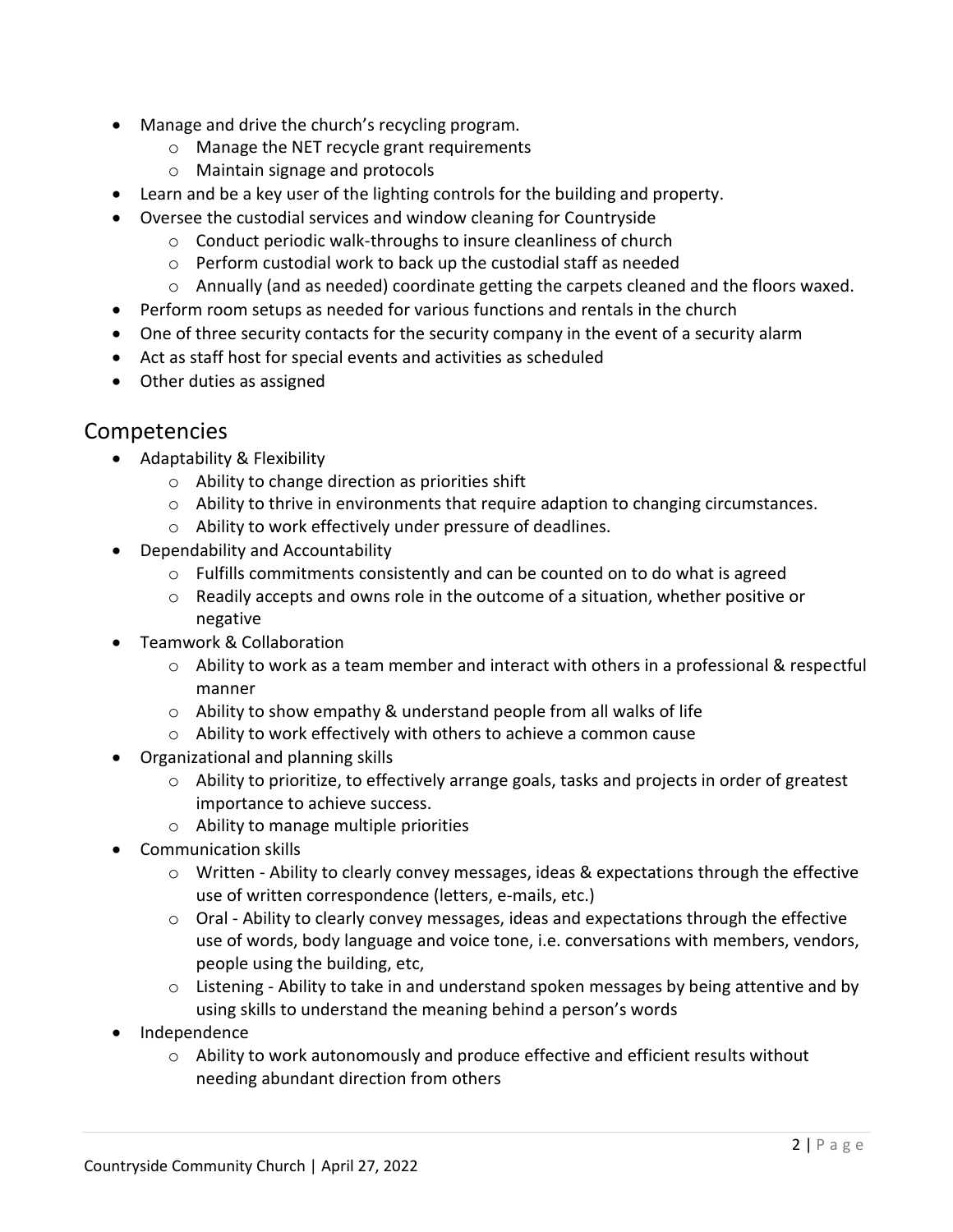# Qualifications

- Previous operations management experience is a plus
- Proficient in the use of Microsoft Office Suite including 365, Excel, Word
- Familiarity with facilities management software a plus
- Must be flexible in working hours with the ability to support activities during evenings, weekends, and holidays.
- Be available to periodically support weekend or evening operations.
- While performing the duties of this job, the employee is regularly required to talk or hear. The employee is frequently required to stand; walk and sit.
- Ability to be respectful of the traditions, values and theologies present in the United Church of Christ and Countryside Community Church
- Knowledge of the church operations a plus

### Contact

For more information, contact:

Daniel Loven-Crum (he/him/his) Director of Administration and Communication Countryside Community Church 13130 Faith Plaza Omaha, NE 68144 Phone: 402.391.0350 ext. 226

#### **About Countryside Community Church**

Countryside is affiliated with the United Church of Christ. We were established in 1949 as part of the Congregational Church, one of the oldest denominations in America, which still remains strong in the New England states. In 1957, our branch of the Congregational Church joined with the Reformed Church in the United States, independent congregations of the Christian Connection, and the Evangelical Synod of North America to form what is now commonly known as the United Church of Christ, or the UCC.

We are currently located at 13130 Faith Plaza in Omaha, Nebraska. In the spring of 2019, we relocated our congregation to the Tri-Faith Commons at 132<sup>nd</sup> and Pacific as the Christian partner of the Tri-Faith Initiative.

*Our Mission:* We are an inclusive, open and affirming family of faith, welcoming all to God's table of love and acceptance. We are diverse, yet united by Christ's example. We care for one another, support one another, and challenge one another to become all that God creates us to be. We work together to nurture our community and to promote peace and justice in our conflicted world.

#### **Equal Employment Opportunity**

It is the policy of Countryside Community Church to grant equal employment opportunity to all qualified persons without regard to race, color, creed, national origin, age, gender, gender identity, sexual orientation, marital status, veteran status, disability, or handicap – if such handicap or disability